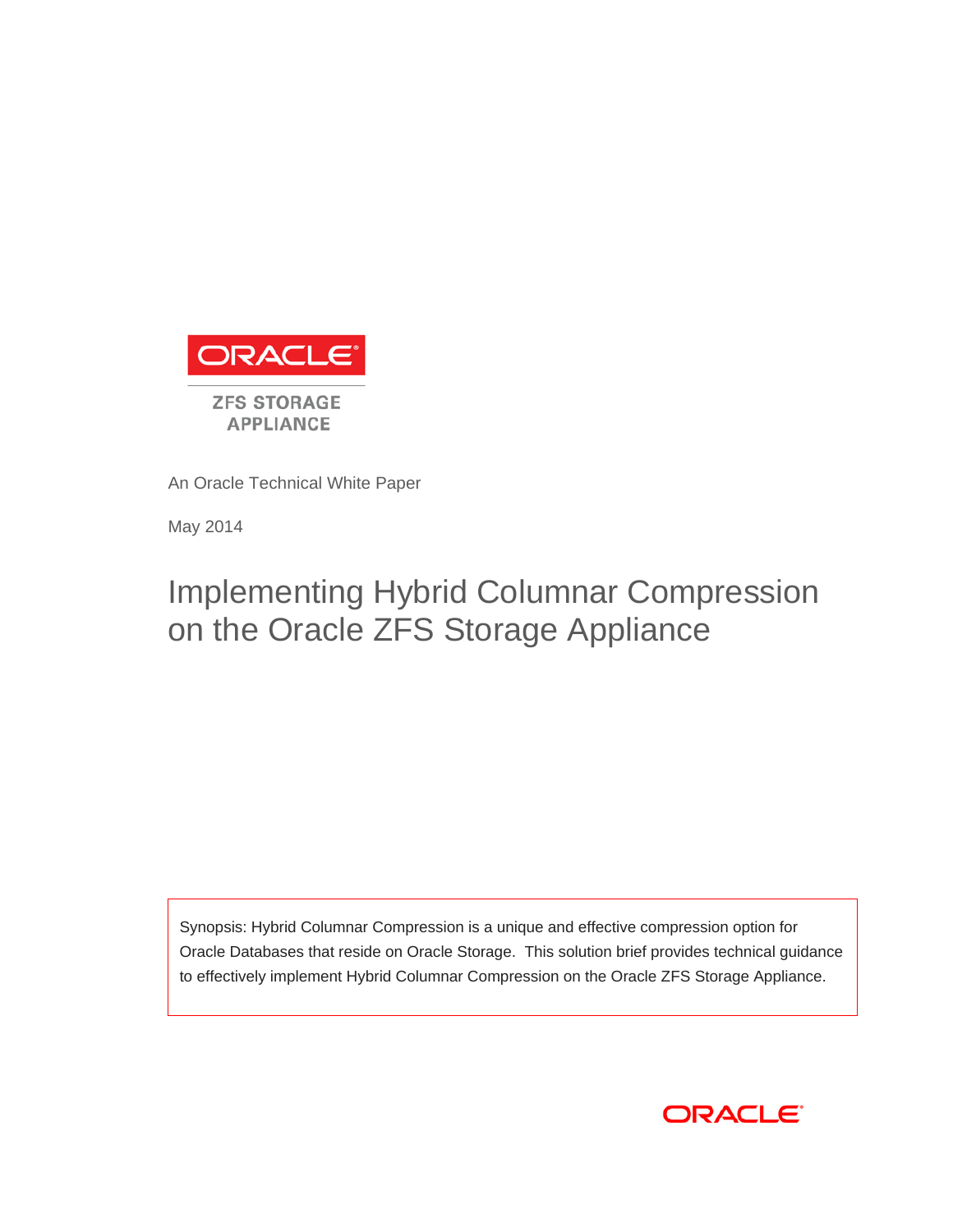| Hybrid Columnar Compression Using ASM on dNFS Shares 10 |  |
|---------------------------------------------------------|--|
|                                                         |  |
| <b>Hybrid Columnar Compression Using ASM with ISCSI</b> |  |
|                                                         |  |
|                                                         |  |
|                                                         |  |
|                                                         |  |
|                                                         |  |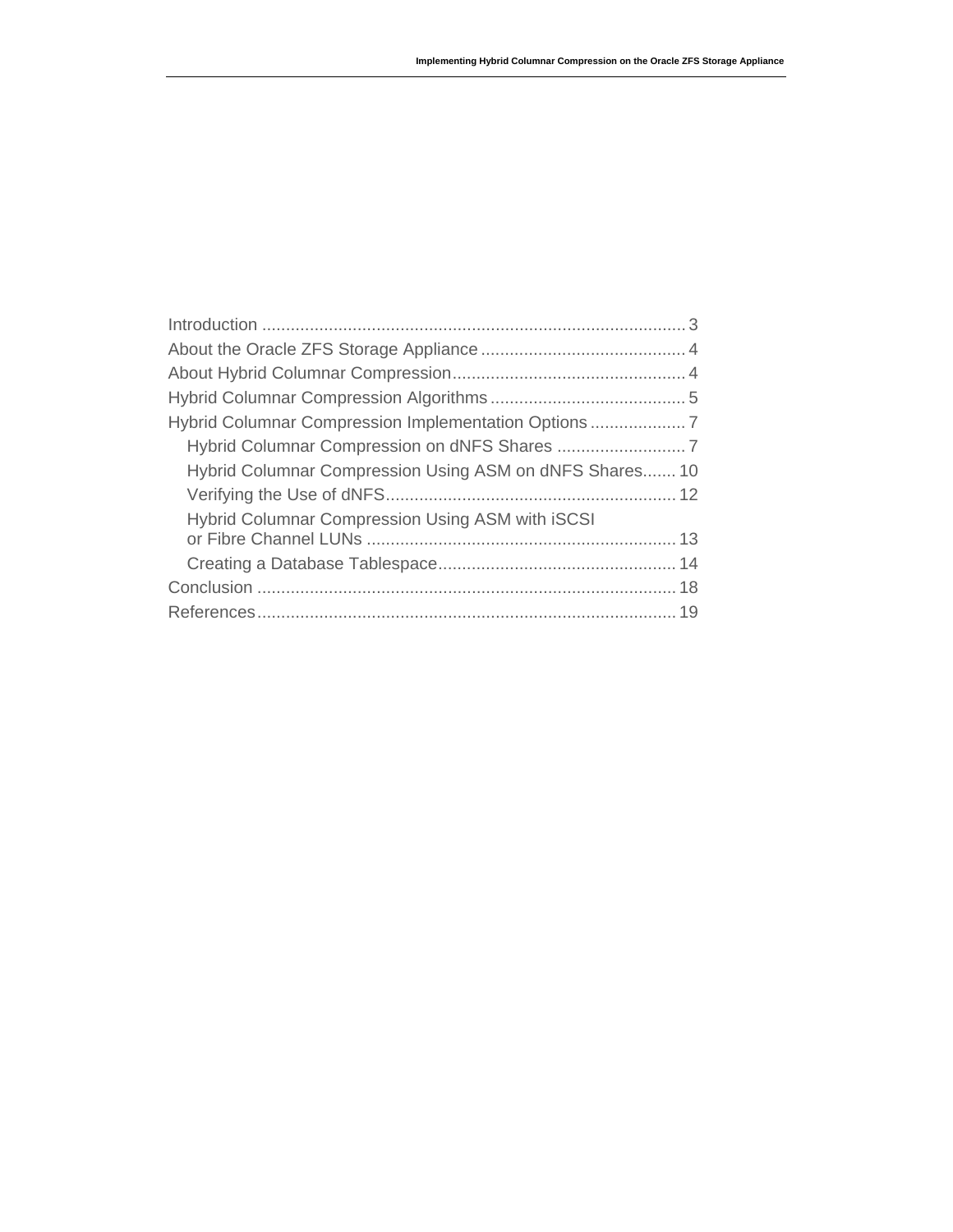### Introduction

This paper illustrates the implementation of Hybrid Columnar Compression (HCC) for Oracle Database tables and partitions which reside on an Oracle ZFS Storage Appliance. It covers implementation of Hybrid Columnar Compression on Oracle ZFS Storage Appliance-resident direct Network File System (dNFS) shares, Automatic Storage Management (ASM) disk groups on dNFS shares, and ASM disk groups on LUNs (iSCSI or Fibre Channel [FC]).

Highlighted in this paper are:

- Overview of the Oracle ZFS Storage Appliance
- Overview of Hybrid Columnar Compression
- Implementation of Hybrid Columnar Compression on dNFS shares without ASM
- Implementation of Hybrid Columnar Compression using ASM on dNFS shares
- Implementation of Hybrid Columnar Compression using ASM on iSCSI and Fibre Channel LUNs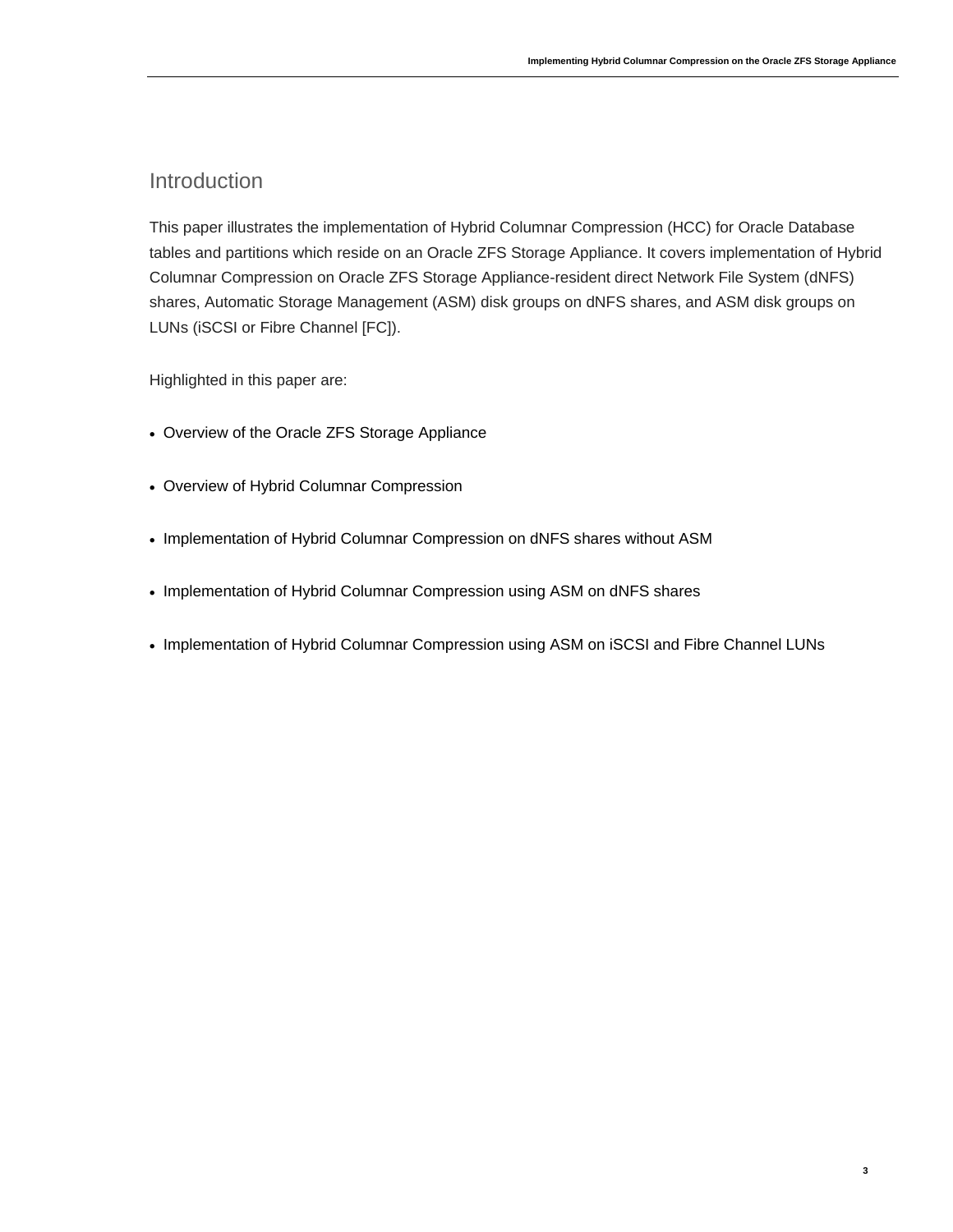### About the Oracle ZFS Storage Appliance

The Oracle ZFS Storage Appliance is an enterprise multiprotocol storage platform that offers extensive functionality. With cost-effective, yet powerful controllers, enterprise serial-attached SCSI (SAS) storage hardware components, and an advanced operating system employing Hybrid Storage Pools, the Oracle ZFS Storage Appliance delivers high performance at a lower price point than major competitors. The Oracle ZFS Storage Appliance also includes a rich set of data services that can help speed up implementation and simplify data management.

Hybrid Storage Pool technology powers the superior performance of the Oracle ZFS Storage Appliance. Using an intelligent and adaptive set of algorithms to manage read operations, the Oracle ZFS Storage Appliance is able to cache data stored on disk in either direct random access memory (DRAM) or flash-based memory for low latency, high I/O, and high throughput access. Similarly, write operations can be made to low latency, nonvolatile flash so that they can be quickly acknowledged, allowing the system to move on to the next operation more quickly. As the data movement occurs, end-to-end Oracle ZFS Storage Appliance checksumming prevents silent data corruption. This technology allows the Oracle ZFS Storage Appliance to extract maximum performance from the hardware, enabling extreme performance while minimizing price.

The rich set of data services and appliance options further enhance the economic benefits of the Oracle ZFS Storage Appliance. All protocols (such as Common Internet File System (CIFS), Internet Small Computer System Interface (iSCSI), InfiniBand (IB), and Fibre Channel (FC) and others) are included in the base price of the system. Various data protection options and several data compression options are included in the base price. Customers can choose between high-capacity and high-performance SAS disk drives and various memory (DRAM and flash) options to optimize for their performance and capacity needs while staying within budget. Advanced data services like remote replication and snapshot cloning are also available.

Oracle offers several models of the Oracle ZFS Storage Appliance to meet the scalability and availability needs of today's demanding applications.

Current hardware models include the Oracle ZFS Storage ZS3-2 (for midrange enterprise storage workloads) and the Oracle ZFS Storage ZS3-4 (for high-end enterprise storage workloads). For specific details on the current [Oracle](http://www.oracle.com/us/products/servers-storage/storage/nas/overview/index.html) ZFS Storage systems' hardware and configuration options, see the Oracle [storage product documentation pages.](http://www.oracle.com/us/products/servers-storage/storage/nas/overview/index.html)

The new Oracle ZFS Storage platforms offer faster CPUs, bigger flash cache, larger storage capacity, and better throughput to meet the storage requirements of mission-critical applications.

### About Hybrid Columnar Compression

Hybrid Columnar Compression is an Oracle Database compression technology which enables the highest levels of data compression and provides enterprises with cost savings and performance improvements due to reduced I/O. Average storage savings can range from 6x to 15x, depending on which Hybrid Columnar Compression level is implemented. Hybrid Columnar Compression gives database administrators the flexibility to select from four different levels of Data Warehouse or Archive compression to balance storage savings and I/O reduction with CPU resource utilization. Hybrid Columnar Compression can be enabled on Oracle Databases residing on dNFS shares without ASM on an Oracle ZFS Storage Appliance beginning with Oracle Database Enterprise Edition 11.2.0.3.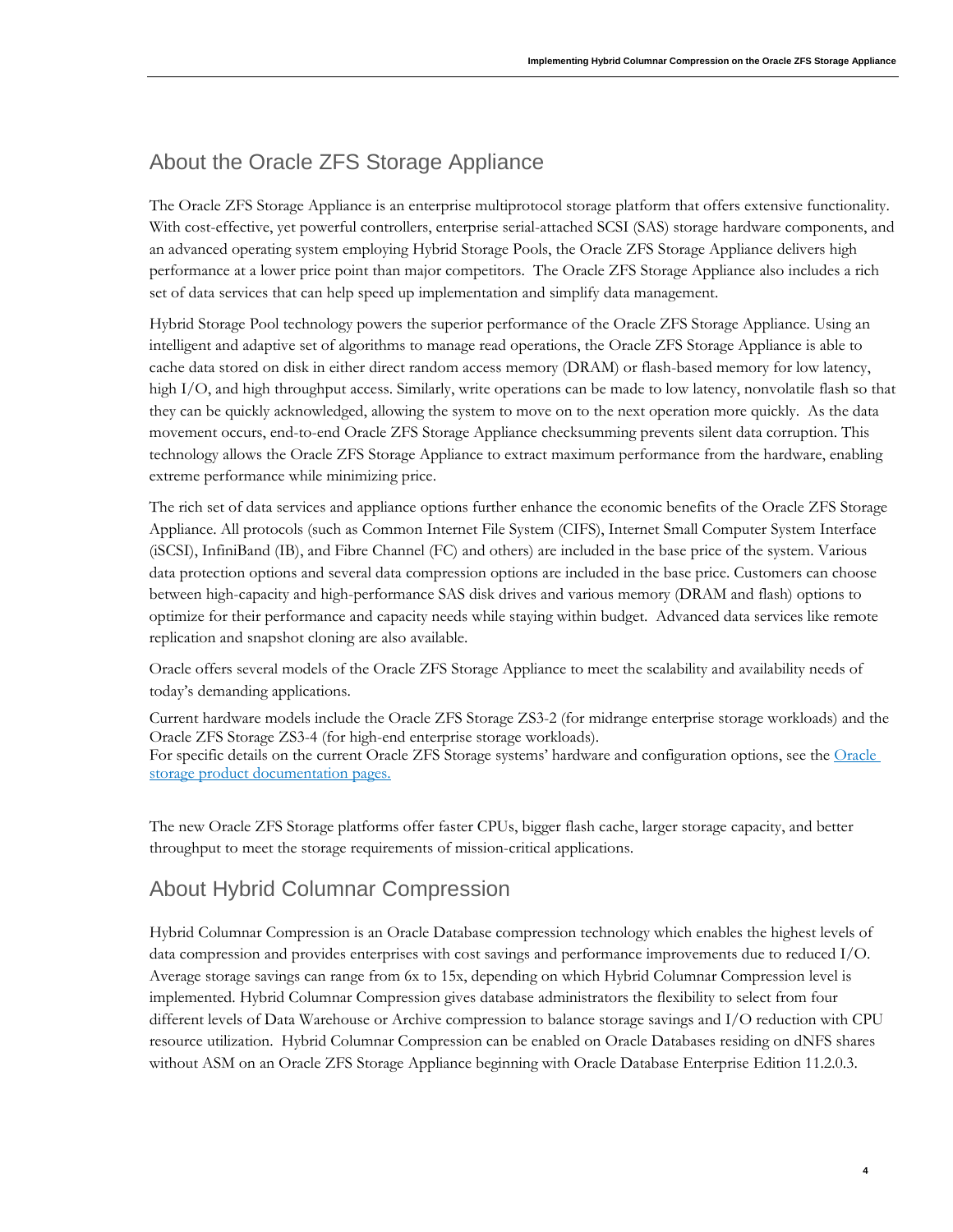HCC can be enabled for Oracle Databases residing in ASM on iSCSI or Fibre Channel LUNs, or dNFS shares, on a ZFS Storage Appliance beginning with Oracle Database 11*g*, Enterprise Edition 11.2.0.4. There is no extra license necessary for Hybrid Columnar Compression. Oracle Database Enterprise Edition is required.

Hybrid Columnar Compression uses a unique physical layout of data stored in database blocks to enhance the compressibility of that data. Traditionally, data has been organized within a database block in a 'row' format where all column data for a particular row is stored sequentially within a database block. Another approach stores data in a 'columnar' format, in which data is organized and stored by column. Hybrid Columnar Compression uses a unique combination of both row and columnar methods for storing data, which optimizes compression while minimizing the performance shortfalls of a pure columnar format. A logical construct called the compression unit (Figure 1) is used to store a set of hybrid columnar-compressed rows. When data is loaded, column values for a set of rows are grouped together and compressed. After the column data for a set of rows has been compressed, it is stored in a compression unit.



Figure 1. Example of compression unit

### Hybrid Columnar Compression Algorithms

There are four different possible Hybrid Columnar Compression algorithms that can be applied to a table or partition. Two are Data Warehouse compression algorithms, suitable for data warehouse access profiles, and two are Archive algorithms more suited to relatively inactive tables or partitions:

- Data Warehouse:
	- Query Low
	- Query High
- Archive:
	- Archive Low
	- Archive High

Figure 2 provides visual comparisons.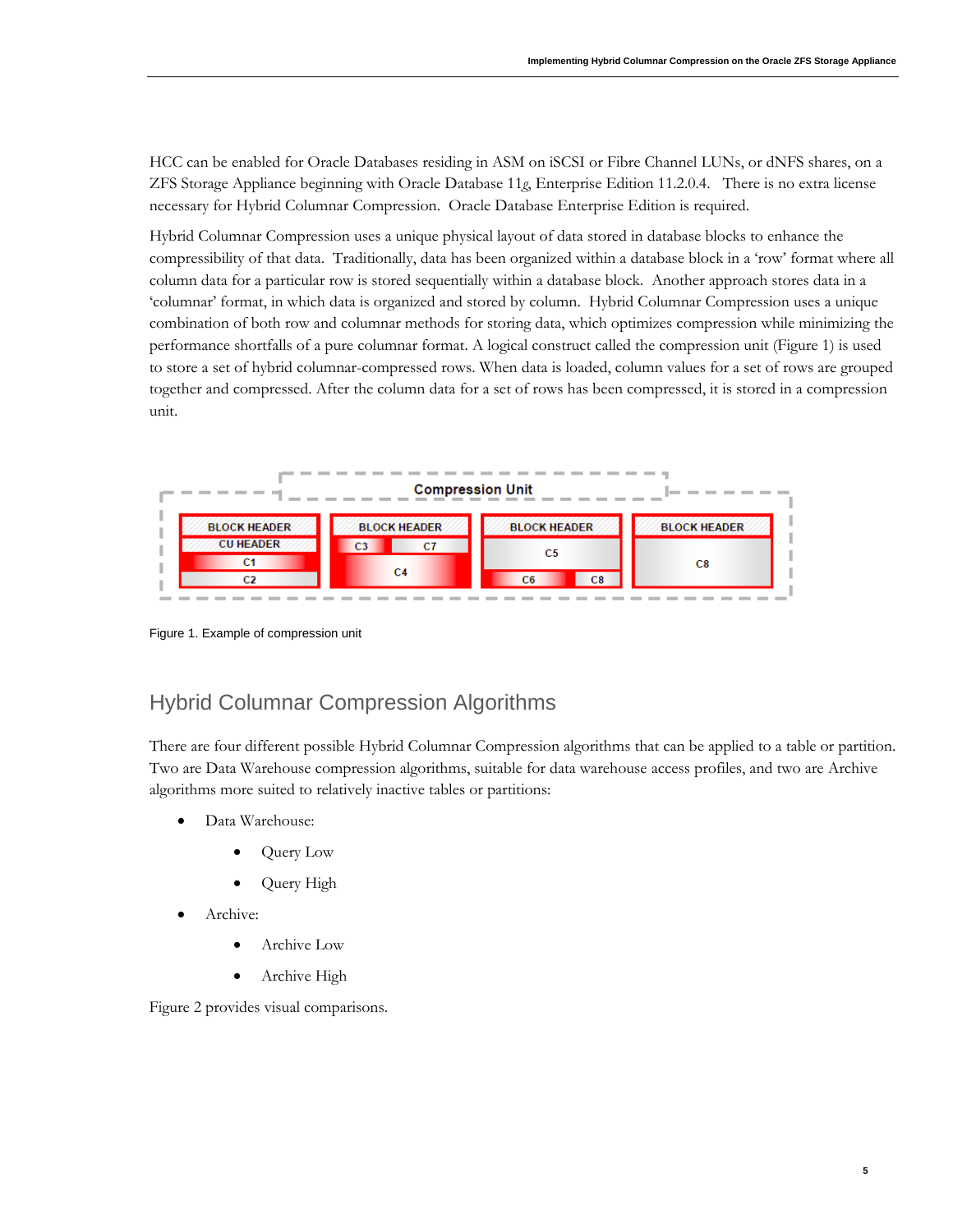

Figure 2. Relative size of data for each compression algorithm

Data is compressed using the database server CPU when loaded using bulk load operations. Examples of commonly used bulk load operations are:

- Insert statements with the APPEND hint
- Parallel DML (parallel INSERT, UPDATE, MERGE, and DELETE)
- Direct Path SQL\*LDR (SQL Loader)
- Create Table as Select (CTAS)

Indexes and LOB (Large OBject) segments are not compressed with Hybrid Columnar Compression. Data inserted or updated using any other method is not compressed at the time of the insert. Active tables with frequent updates or inserts could experience rapid growth, as the newly inserted or changed data is not compressed at the time of update or insert.

Hybrid Columnar Compression is normally implemented by creating a table or partition using the "COMPRESS FOR" phrase with one of the Hybrid Columnar Compression options, then loading the table or partition. For example:

CREATE TABLE OI\_HIGH TABLESPACE COMP COMPRESS FOR QUERY HIGH AS SELECT \* FROM OE.OI;

This statement creates a table named OI\_HIGH in a tablespace named COMP, sets the table compression attribute to QUERY HIGH, and loads the table with the rows from table OE.OI. The result is a table with data compressed using the HCC QUERY HIGH algorithm.

An existing table can be compressed in place using the ALTER TABLE…MOVE COMPRESS FOR command. For example:

ALTER TABLE OI TABLE MOVE COMPRESS FOR ARCHIVE LOW;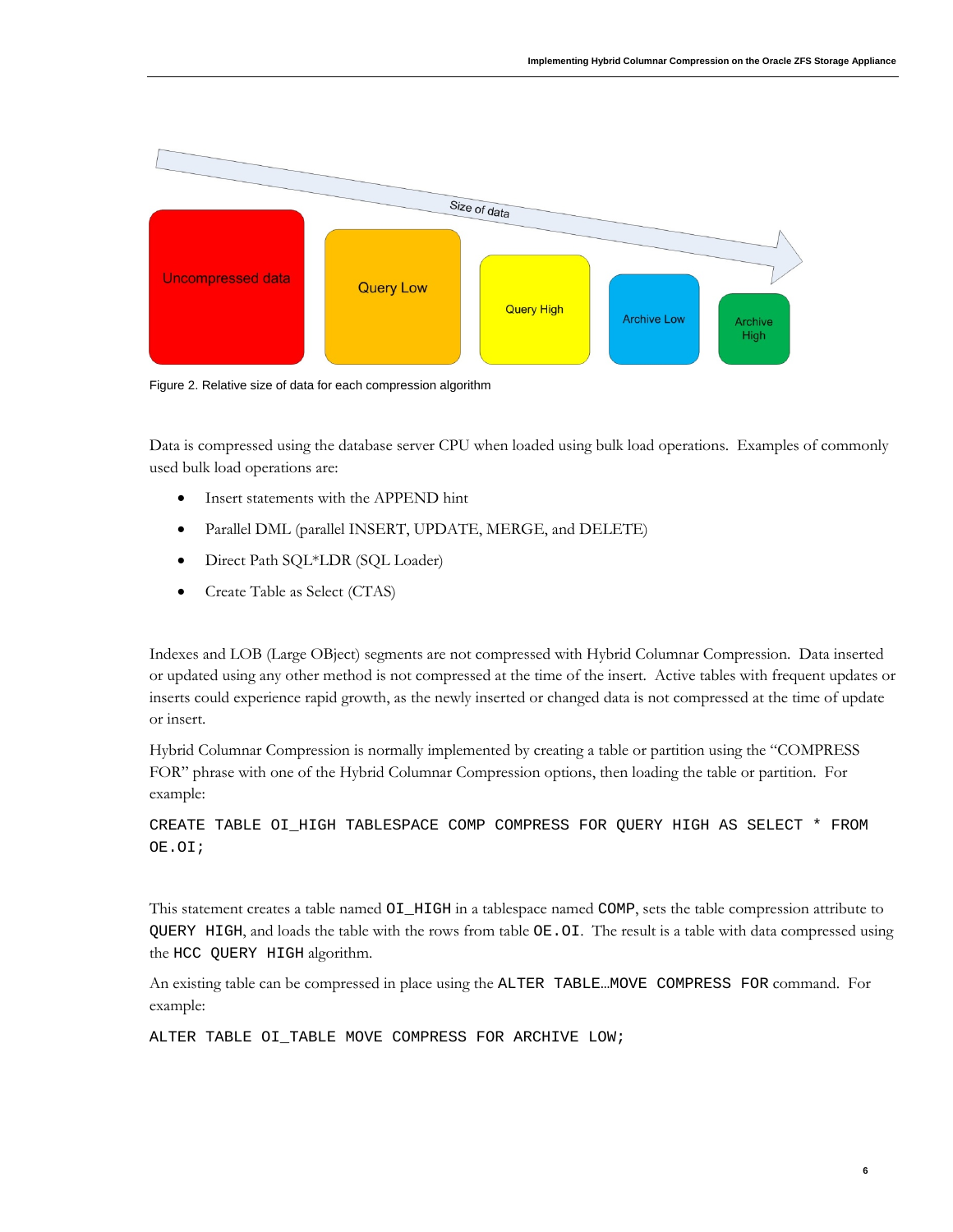Any indexes over a table compressed using ALTER TABLE…MOVE COMPRESS FOR will require that the indexes be rebuilt after the MOVE operation completes. To determine which indexes need to be rebuilt, it is recommended to issue a command before the ALTER TABLE is issued to display any indexes that are already unusable, then issue the ALTER TABLE…MOVE operation, then display the unusable indexes again to determine which indexes were invalidated by the operation.

Before implementing Hybrid Columnar Compression, it is recommended to run the Oracle Advanced Compression Advisor tool (DBMS\_COMPRESSION), which is a PL/SQL package included with Oracle Database 11*g* Release 2 that is used to estimate potential storage savings for Hybrid Columnar Compression based on analysis of a sample of data. This tool compresses a subset of the target data using the actual compression algorithms used by Hybrid Columnar Compression to judge the effectiveness of each option. It provides a good estimate of the actual results that may be obtained after implementing Hybrid Columnar Compression. The Advanced Compression Advisor requires a minimum of one million records in a table/partition in order to estimate Hybrid Columnar Compression ratios.

### Hybrid Columnar Compression Implementation Options

The three options for implementing Hybrid Columnar Compression on the Oracle ZFS Storage Appliance are:

- Hybrid Columnar Compression on dNFS shares without ASM
- Hybrid Columnar Compression using ASM on dNFS shares
- Hybrid Columnar Compression using ASM on iSCSI and Fibre Channel LUNs

#### Hybrid Columnar Compression on dNFS Shares

Oracle Direct NFS (dNFS) is a customized NFS client embedded in the database kernel beginning with Oracle Database 11*g* Release 1. It operates on database shares supporting NFS V3 protocol that have been designated for dNFS access. Oracle Database segments at version 11.2.0.3 or higher, residing on dNFS shares on an Oracle ZFS Storage Appliance, are eligible for Hybrid Columnar Compression when ASM is not used. With Oracle Database release 11.2.0.4, Hybrid Columnar Compression can be used on ASM-managed database segments that reside on dNFS shares.

The steps involved in using Hybrid Columnar Compression on dNFS shares on an Oracle Database Appliance are:

- 1. Enable dNFS on all database homes, and ASM homes if ASM is used.
- 2. Create and mount shares.
- 3. Create an oranfstab file.
- 4. Enable and configure SNMP on each Oracle ZFS Appliance where Hybrid Columnar Compression-enabled dNFS shares will reside.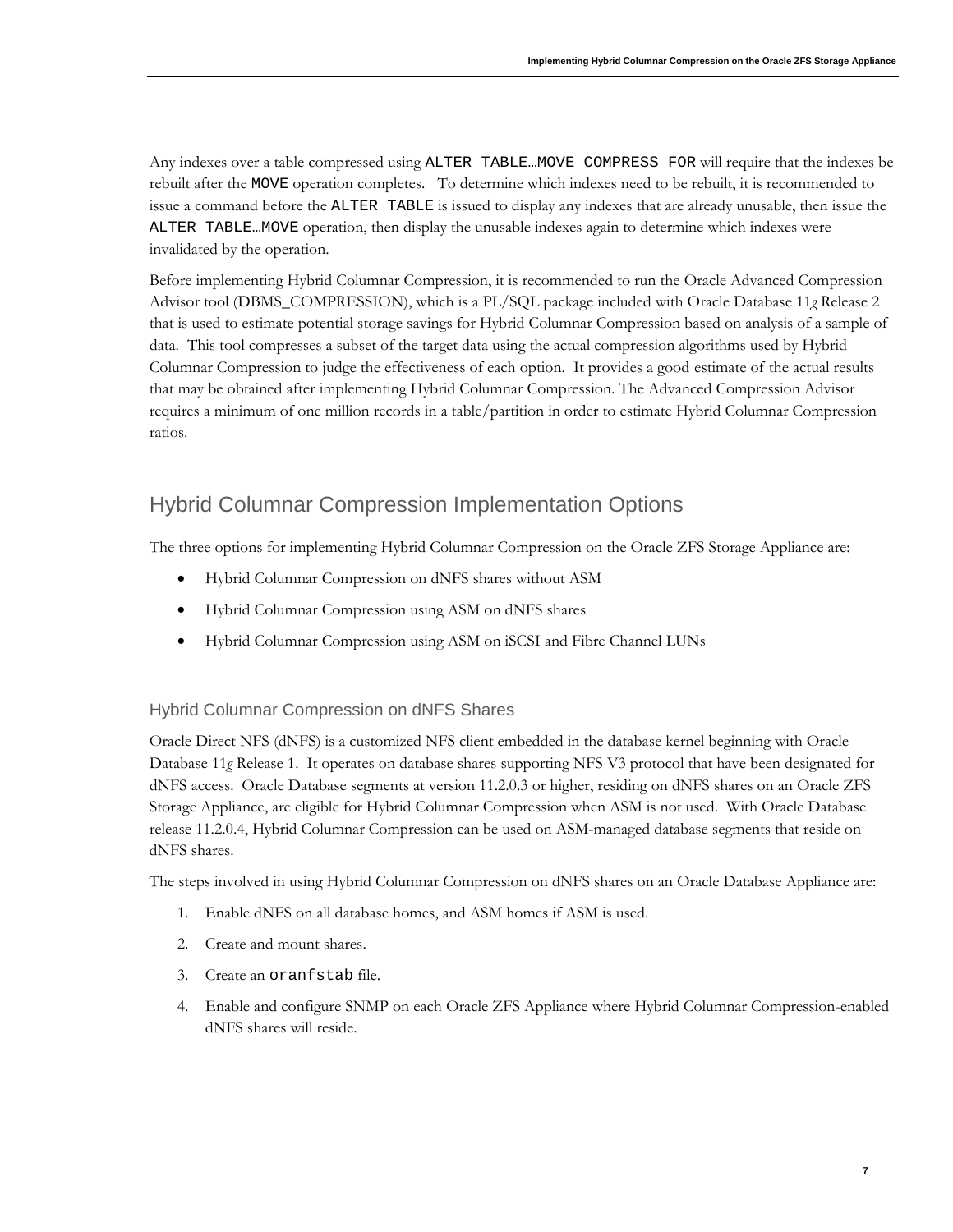5. If using ASM, create an ASM disk group containing dNFS-enabled shares, and configure the disk group to be enabled for Hybrid Columnar Compression. Create database tablespaces on Oracle ZFS Storage dNFS shares or disk groups and create tables or partitions using the COMPRESS FOR options that enable Hybrid Columnar Compression.

#### **Enable dNFS on database hosts**

On version 11.2.0.3 and later Oracle Databases, you can use a make command to enable dNFS.

If ASM is going to be used on dNFS shares, dNFS must be enabled in both the ASM GRID\_ HOME and the database ORACLE\_HOME. In an Oracle RAC environment, dNFS must be enabled on all hosts in the RAC. To enable dNFS, issue this command:

```
make –f $ORACLE_HOME(or $GRID_HOME)/rdbms/lib/ins_rdbms.mk dnfs_on
```
To disable dNFS, issue this command:

make –f \$ORACLE\_HOME(or \$GRID\_HOME)/rdbms/lib/ins\_rdbms.mk dnfs\_off

#### **Create and mount shares**

Refer to the Oracle Technology Network web site My Oracle Support (MOS) (see References at the end of this document) and note 359515.1 for the latest information on mount options for NFS shares, and 1620238.1 for the latest information on using files on NFS shares as ASM devices.

Use the following steps to create and mount shares:

- 1. Create a share on the Oracle ZFS Storage Appliance. For this example, a share suitable for data file storage is created, since Hybrid Columnar Compression applies to table data. The share should have a ZFS Database record size of 8 K, Synchronous write bias of throughput, and Cache device usage of "All data and metadata."
- 2. Create a directory on the database host and an entry in the system /etc/fstab with the following mount options: rw,bg,hard,nointr,rsize=1048576,wsize=1048576,tcp,actimeo=0, nfsvers=3,timeo=600

Example:

```
aie-7320d-h1:/export/hccasm /mnt/hccasm nfs 
rw,bg,hard,nointr,tcp,nfsvers=3,timeo=600,rsize=1048576,wsize=1048576,
actimeo=0
```
This example is for a single-instance database on Linux. Refer to MOS for specific options for other operating systems.

3. Mount the share using the mount command.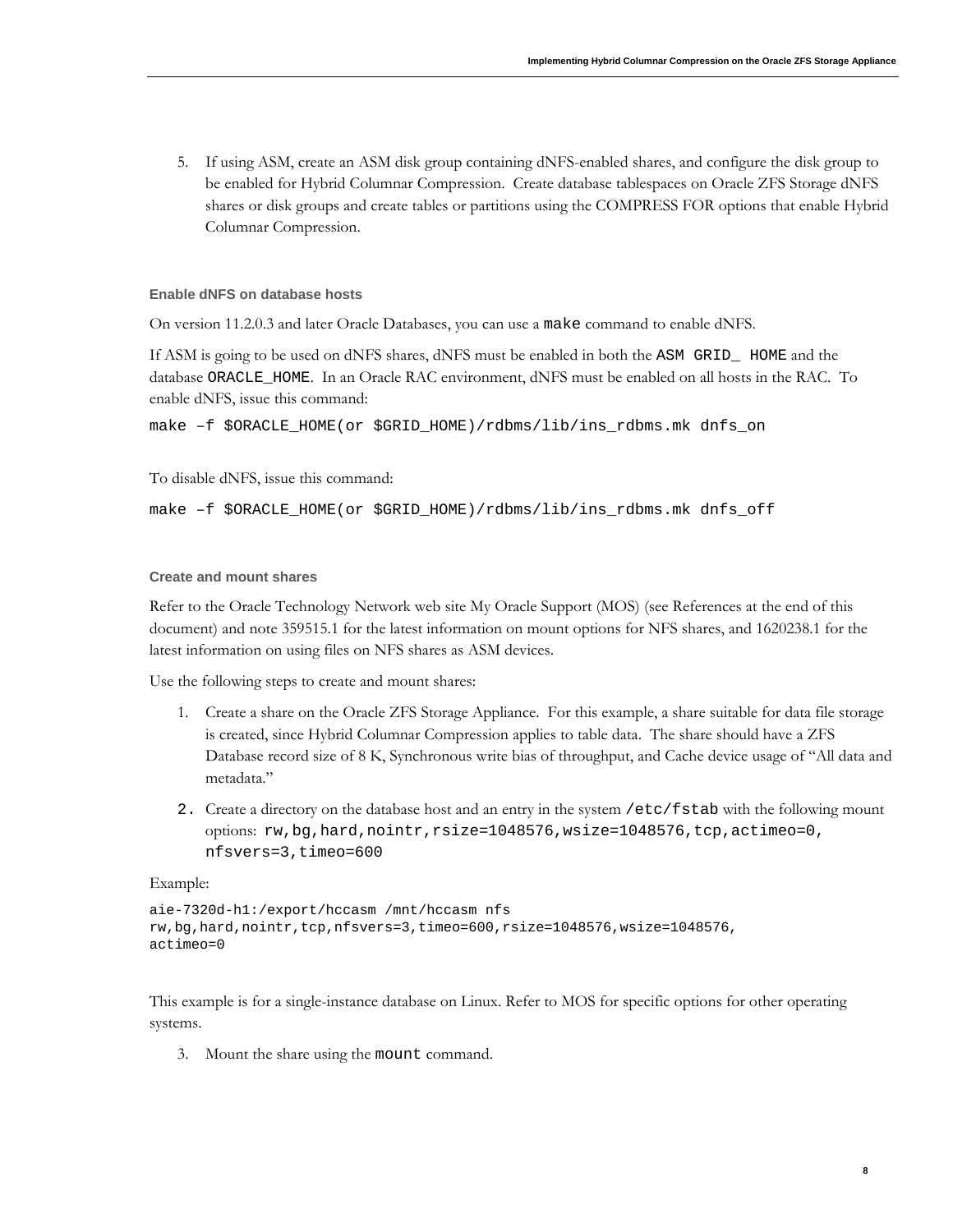4. Change the ownership of the share to the oracle user and group; for example, oracle:oinstall.

#### Example:

```
chown –R oracle:oinstall /mnt/hccshr
chmod –R 660 /mnt/hccshr
```
#### **Create an oranfstab file**

There are several options for specifying the dNFS mountpoint information, but the recommendation is to use a file called oranfstab. This file can reside in two locations: in the /etc directory, or in the \$ORACLE\_HOME/dbs. If it resides in both locations, the version of oranfstab in \$ORACLE\_HOME/dbs will be used. If there is no oranfstab to be found, dNFS will still be enabled on mountpoints found in the system mtab which contain database segments, but you will not have the option of specifying multiple ports or paths for the access. If ASM is to be used with dNFS shares, it is recommended that oranfstab reside only in the /etc directory so that the ASM instance and the database instance have a consistent copy of oranfstab.

In the oranfstab, the following attributes can be specified:

- server The Oracle ZFS Storage Appliance name.
- path Up to four network paths to the Oracle ZFS Storage Appliance, specified either by IP address or by DNS name.
- local Up to four local paths on the database host, specified by IP address or by name, as displayed using the ifconfig command run on the database host.
- export The exported path from the Oracle ZFS Storage Appliance.
- mount The corresponding local mount point for the exported volume.
- dontroute An optional parameter specifying that outgoing messages should not be routed by the operating system, but sent using the IP address they are bound to. (Please note that this attribute does not work on Linux with multiple paths in the same subnet.)
- mnt\_timeout: An optional parameter specifying (in seconds) the time for which the Direct NFS Client should wait for a successful mount before timing out. The default is 600 seconds.

#### Example 1:

```
server: myzfsstorageappliance
local: 10.10.45.12
path: 10.10.35.12
local: 10.10.45.13
path: 10.10.35.13
export: /export/hccshare mount: /mnt/hccshare
export: /export/hccshare1 mount: /mnt/hccshare1
```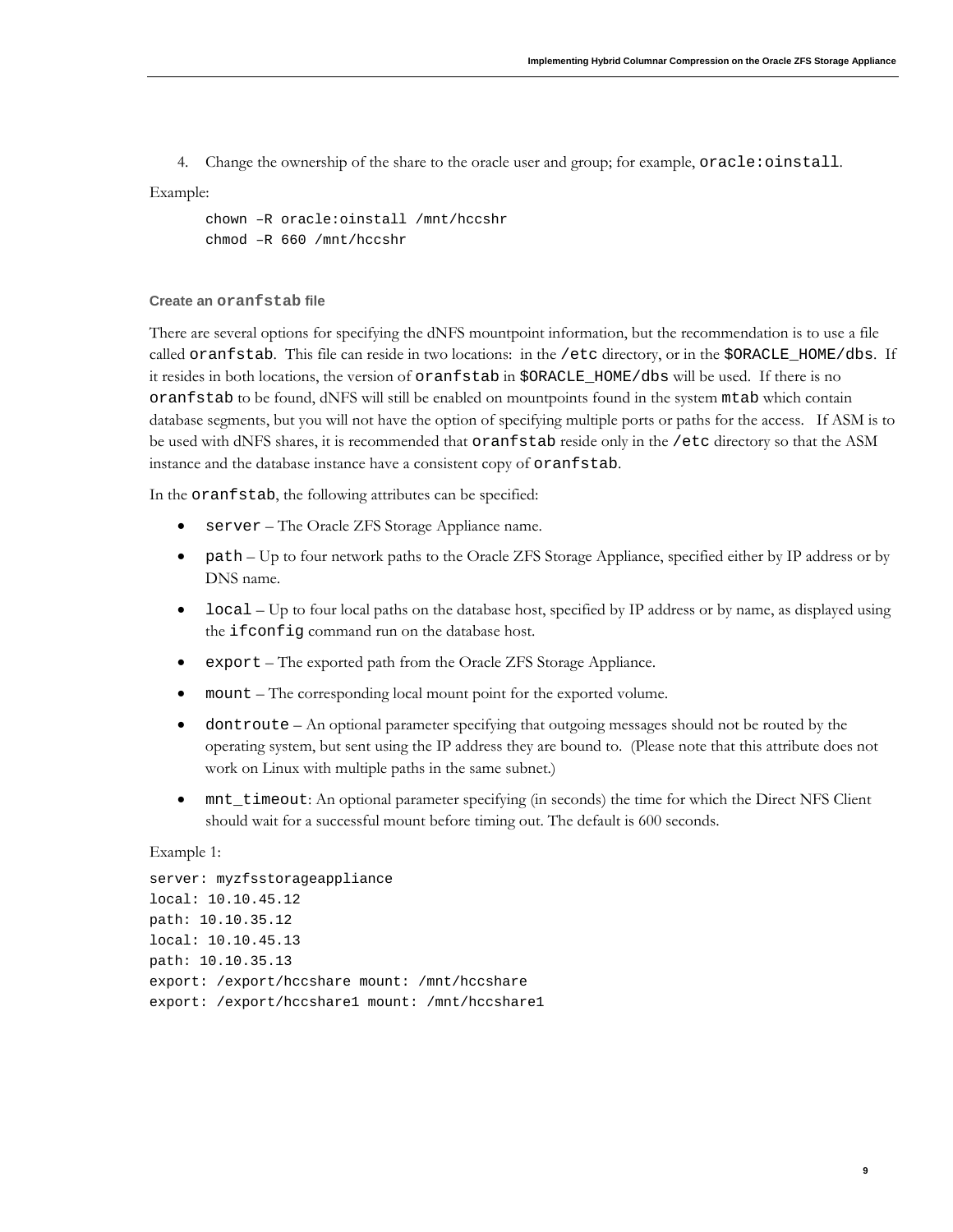Example 2: server: myzfsstorageappliance path: 10.10.35.12 path: 10.10.35.13 export: /export/hccshare mount: /mnt/hccshare export: /export/hccshare1 mount: /mnt/hccshare1

#### **Enable and configure SNMP on the Oracle ZFS Storage Appliance**

SNMP is used to verify that the dNFS shares to be used for Hybrid Columnar Compression reside on an Oracle ZFS Storage Appliance.

- 1. Verify that the SNMP service is active on the Oracle ZFS Storage Appliance:
	- Log in as root to the Oracle ZFS Storage Appliance BUI.
		- o Click Configuration->Services.
		- o In the System Settings section, verify that SNMP is online.
	- Click on the SNMP link in the Services section to access the SNMP Services screen.
		- o Set the SNMP community name to public.
		- o Set the authorized network to 0.0.0.0/0.
		- o Set the appliance contact to a text string.
		- o Add a trap destination of 127.0.0.1.
		- o Click "Apply."
- 2. From each database host, verify that the Oracle ZFS Storage Appliance identifying message can be received by issuing the snmpget command:

```
snmpget -v1 -c public <ZFS Appliance DNS or IP> 1.3.6.1.4.1.42.2.225.1.4.2.0
Example:
```

```
[oracle@server ~]$ snmpget -v1 -c public zba-h1 1.3.6.1.4.1.42.2.225.1.4.2.0
```

```
SNMPv2-SMI::enterprises.42.2.225.1.4.2.0 = STRING: "Sun ZFS Storage 7420"
```
Hybrid Columnar Compression Using ASM on dNFS Shares

Hybrid Columnar Compression can be implemented on database segments residing in ASM disk groups that are on dNFS shares, beginning with Grid Infrastructure and Oracle Database 11*g*, release 11.2.0.4. Refer to the Oracle Grid Infrastructure Installation Guide for more information.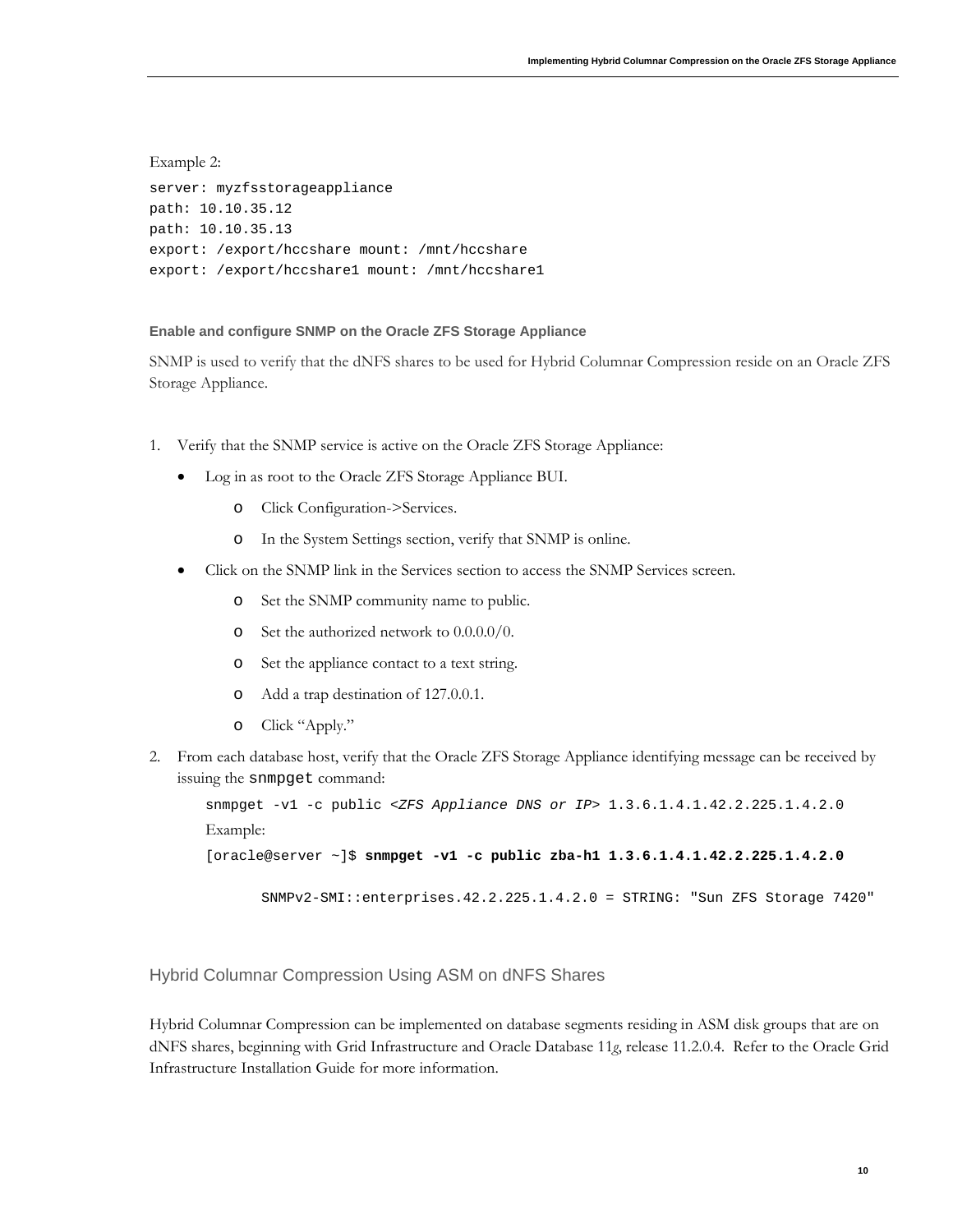If the share is going to be used as an ASM disk resource, perform all of the steps above to enable dNFS on the share, then perform the following additional steps:

1. Create a file in a subdirectory on the NFS share to be used as the ASM device. The file must be zeroed out using the dd command. This example creates a subdirectory called nfsdg and a 1 gigabyte file called disk1 in subdirectory nfsdg on the share mounted on /mnt/hccasm:

```
mkdir /mnt/hccasm/nfsdg 
dd if=/dev/zero of=/mnt/hccasm/nfsdg/disk1 bs=1024k count=1000 oflag=direct
```
2. Change permissions and ownership of the directory and the file to be the Oracle Grid Infrastructure owner and group:

```
chown –R oracle:oinstall /mnt/hccasm/nfsdg
chmod –R 660 /mnt/hccasm/nfsdg
```
3. Edit the ASM disk discovery string to specify a regular expression that matches the file name you created, in this example:

**/mnt/hccasm/nfsdg/\***

4. Use ASMCA, SQL commands, or oracleasm commands to create an ASM disk group using the discovered file as an external redundancy volume. After creating the disk group, set the compatibility attributes and the storage.type attribute.

**create diskgroup NFS1 external redundancy disk '/mnt/hccasm/nfsdg/disk1';**

5. Issue commands to set attributes on the ASM disk group:

> **sqlplus / as sysasm** SQL\*Plus: Release 11.2.0.4.0 Production on Fri Mar 21 16:03:43 2014 Copyright (c) 1982, 2013, Oracle. All rights reserved.

Connected to: Oracle Database 11g Enterprise Edition Release 11.2.0.4.0 - 64bit Production

With the Automatic Storage Management option

SQL> **create diskgroup NFS1 external redundancy disk '/mnt/hccasm/nfsdg/disk1';**

Diskgroup created.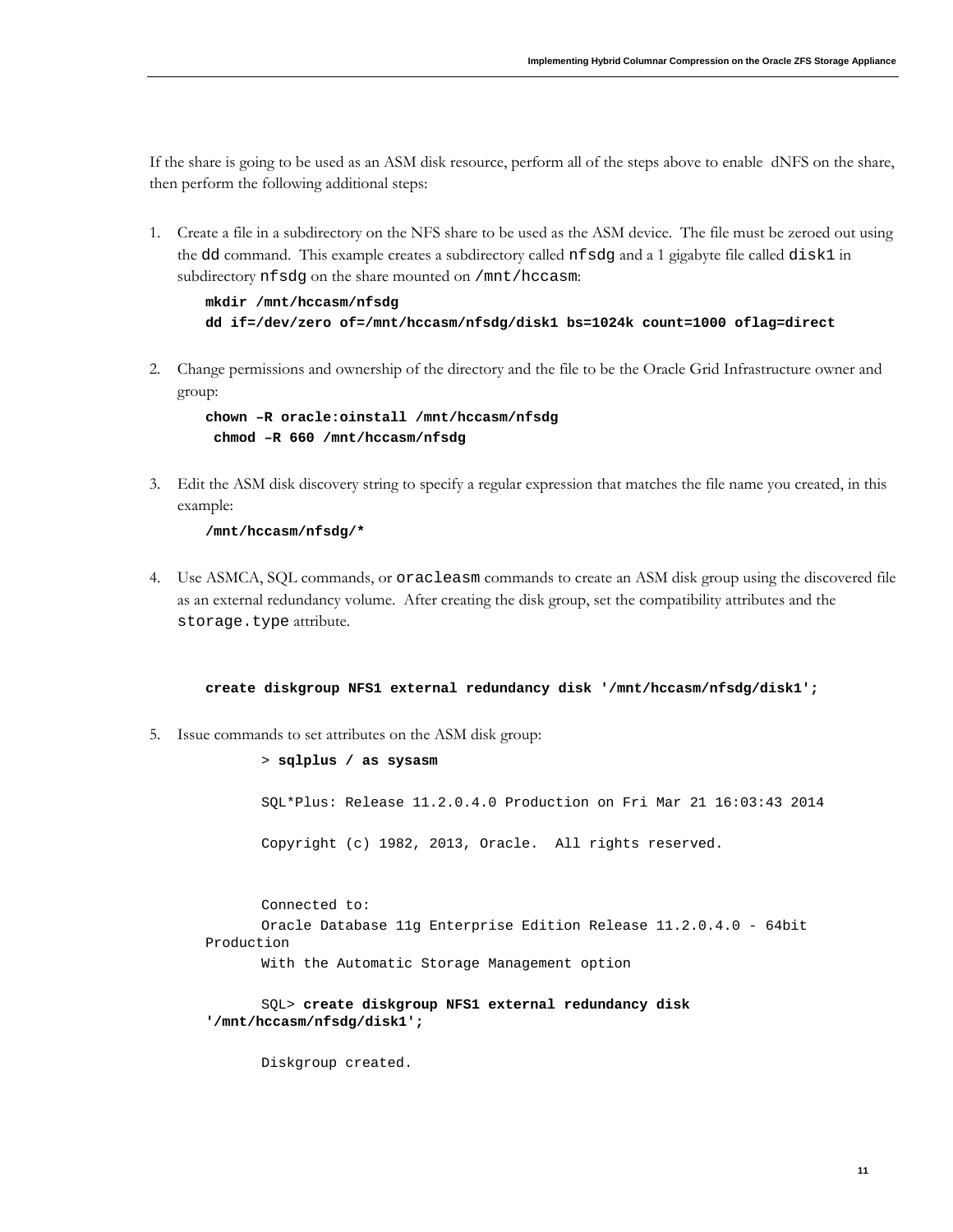SQL> **alter diskgroup NFS1 set attribute 'compatible.asm'='11.2.0.4';** Diskgroup altered. SQL> **alter diskgroup NFS1 set attribute 'compatible.rdbms'='11.2.0.4';** Diskgroup altered. SQL> **alter diskgroup NFS1 set attribute 'storage.type'='ZFSSA';** Diskgroup altered.

#### Verifying the Use of dNFS

Verify that dNFS is being used to access the database you are using. Log in to the database sys user or the ASM sysasm user and issue select commands from the dNFS related system tables:

- v\$dnfs\_servers Servers accessed using Direct NFS
- v\$dnfs\_files Files open with dNFS
- v\$dnfs\_channels Channels (paths) to Oracle ZFS Storage Appliances serving dNFS files
- v\$dnfs\_stats Performance statistics for dNFS

#### SQL> **select \* from v\$dnfs\_servers;**

| ID<br>- - - - - - - - -           |                                             |  |
|-----------------------------------|---------------------------------------------|--|
| <b>SVRNAME</b>                    |                                             |  |
| <b>DIRNAME</b>                    |                                             |  |
|                                   | MNTPORT NFSPORT WTMAX RTMAX                 |  |
| $\mathbf{1}$                      |                                             |  |
| aie-7320d-h1                      |                                             |  |
| /export/blazemirror0              |                                             |  |
|                                   | 62564 2049 1048576 1048576                  |  |
| SQL> select * from v\$dnfs_files; |                                             |  |
| FILENAME                          |                                             |  |
|                                   | FILESIZE PNUM SVR_ID<br>---------- -------- |  |
|                                   |                                             |  |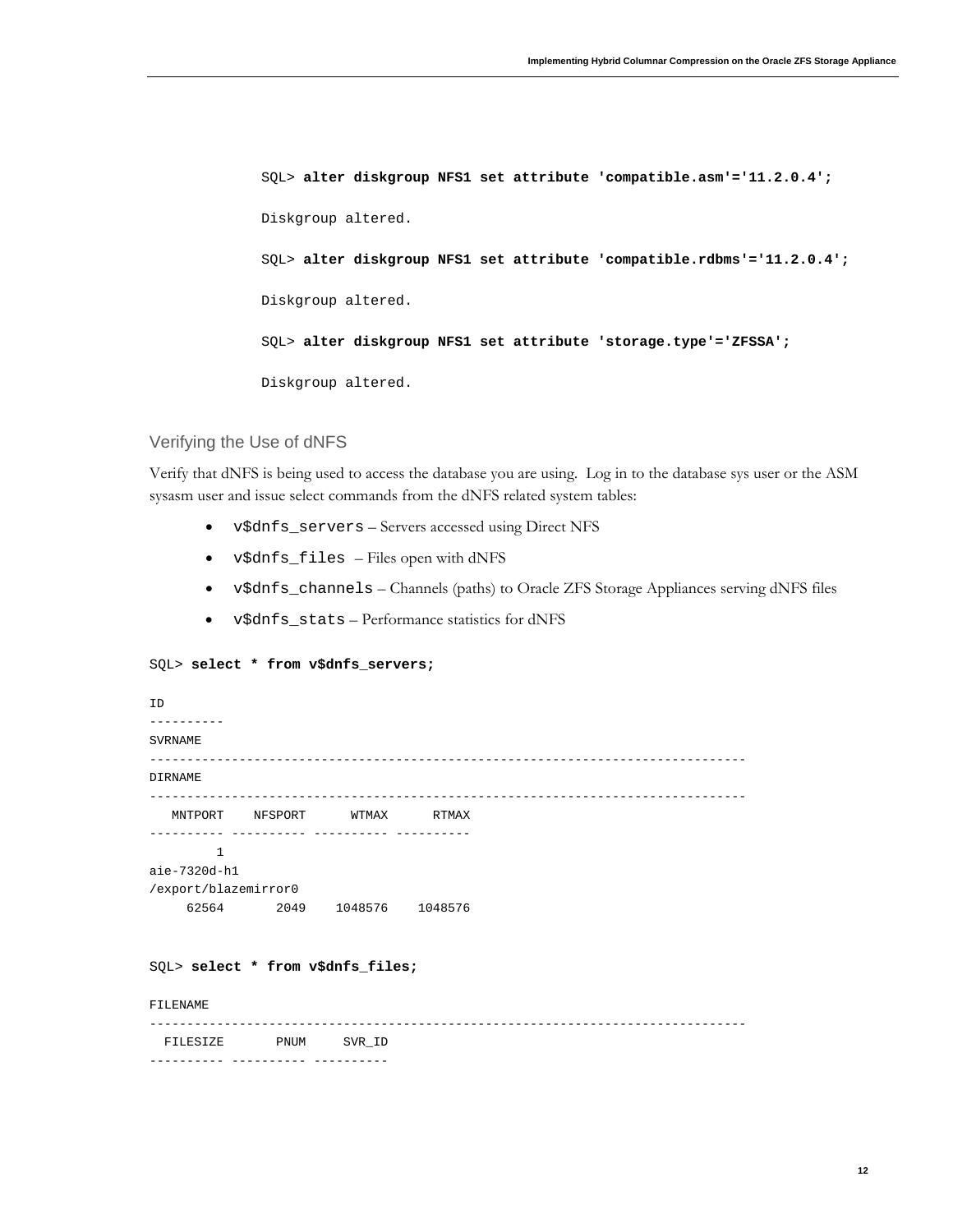```
/mnt/blazemirror0/hcc/control01.ctl
  10043392 12 1
/mnt/blazemirror0/oradata/fast_recovery_area/hcc/control02.ctl
  10043392 12 1
/mnt/blazemirror0/hcc/system01.dbf
775954432 10 1
.
.
.
```
Hybrid Columnar Compression Using ASM with iSCSI or Fibre Channel LUNs

Creating LUNs and making them accessible to the operating system is platform dependent and beyond the scope of this document. Refer to "Using Oracle ZFS Storage Appliance iSCSI LUNs in an Oracle Linux Environment" or "Using Oracle ZFS Storage Appliance iSCSI LUNs in an Oracle Solaris Environment" on Oracle Technology Network's NAS Storage Documentation site listed at the end of this document.

IMPORTANT: If using iSCSI with Hybrid Columnar Compression, the fix for bug 17608538 is required.

Once the LUNs are created and recognized by the operating system, add one primary partition using the entire volume other than the area needed for the partition table. Do not create a file system, as ASM will use its own methods to write to the partition.

Proceed to add the LUNs to an ASM disk group:

1. Change permissions and ownership of the /dev entries to be the Oracle Grid Infrastructure owner and group (oracle and oinstall in this example):

```
 chown –R oracle:oinstall /dev/sde1
chmod –R 660 /dev/sde1
```
2. Edit the ASM disk discovery string to specify a regular expression that matches the /dev entry for the partition/LUN. Example:

#### **/dev/sde\***

3. Use ASMCA, SQL commands, or oracleasm commands to create an ASM disk group using the discovered LUN as an external redundancy volume. After creating the disk group, set the compatibility attributes and the storage.type attribute.

```
> sqlplus / as sysasm
```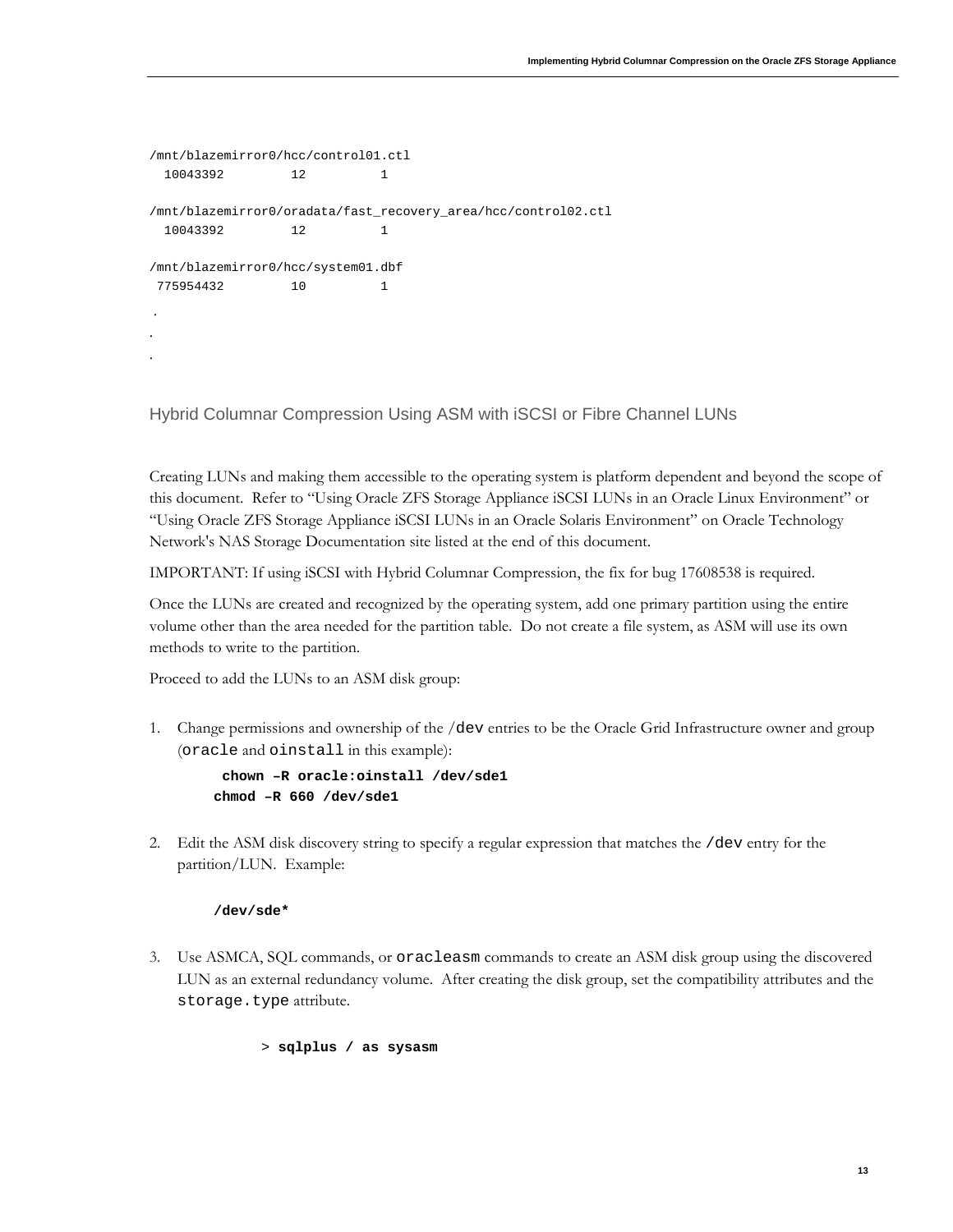SQL\*Plus: Release 11.2.0.4.0 Production on Fri Mar 21 16:03:43 2014 Copyright (c) 1982, 2013, Oracle. All rights reserved. Connected to: Oracle Database 11g Enterprise Edition Release 11.2.0.4.0 - 64bit Production With the Automatic Storage Management option SQL> **create diskgroup LUN1 external redundancy disk '/dev/sde1';** Diskgroup created. SQL> **alter diskgroup LUN1 set attribute 'compatible.asm'='11.2.0.4';** Diskgroup altered. SQL> **alter diskgroup LUN1 set attribute 'compatible.rdbms'='11.2.0.4';** Diskgroup altered. SQL> **alter diskgroup LUN1 set attribute 'storage.type'='ZFSSA';** Diskgroup altered.

Creating a Database Tablespace

Create a database tablespace on Oracle ZFS Appliance dNFS shares or ASM disk groups and create tables or partitions using the COMPRESS FOR options that enable Hybrid Columnar Compression.

Once the shares or LUNs are created, and ASM set up if necessary, tablespaces must be created to contain the tables and/or partitions which will be compressed using Hybrid Columnar Compression. You can specify compression at a tablespace level, or for an individual table or partition. If specified at the tablespace level, then all tables created in that tablespace are compressed by default.

Tablespace on dNFS share example:

create bigfile tablespace hccts datafile '/mnt/hccshare/hccts.dbf' size 100M default compress for query high;

Tablespace on ASM example:

create bigfile tablespace hccts datafile '+NFS1/hccts.dbf' size 100M default compress for query high;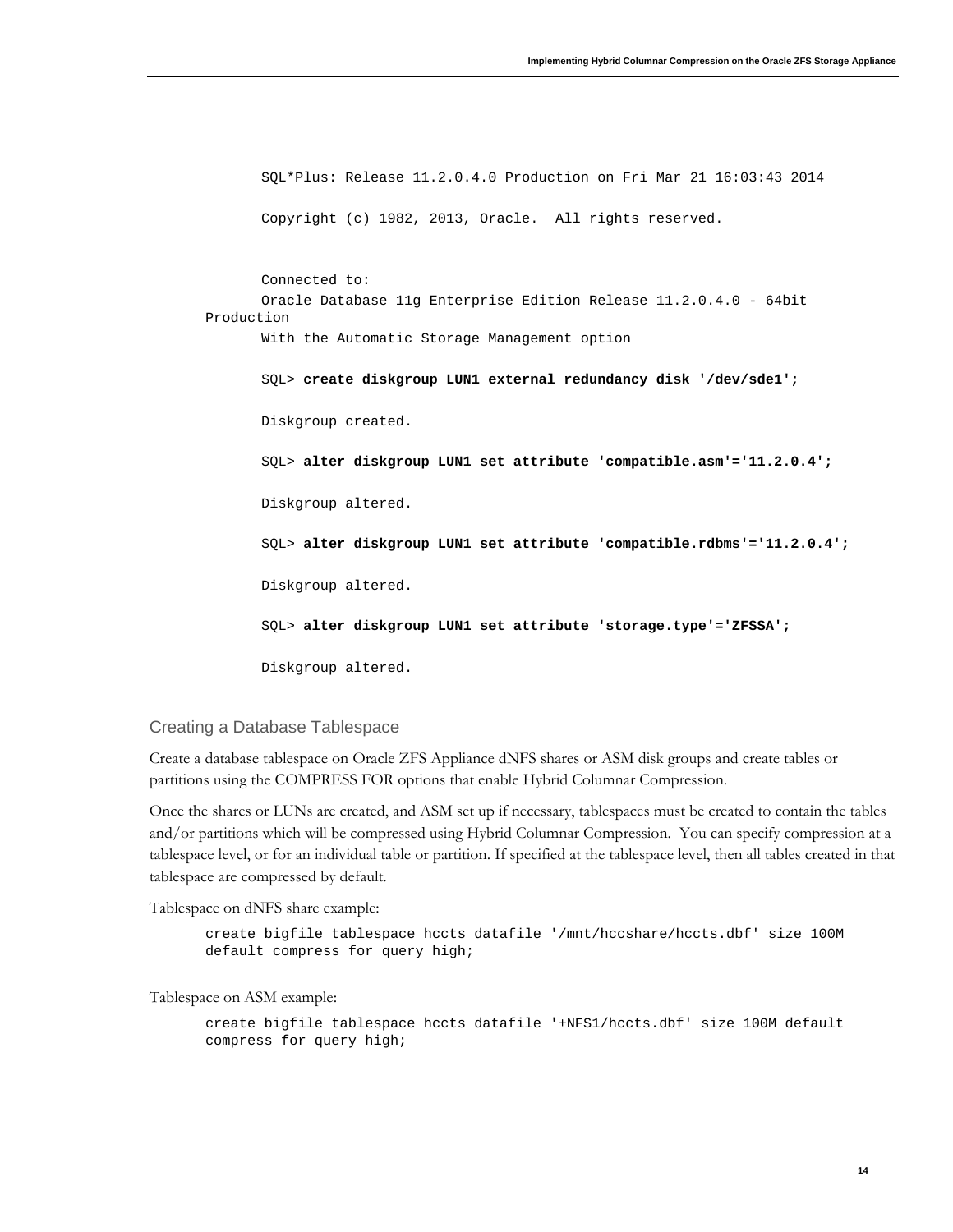The more common case is compression of existing individual tables. In the following example, these steps/operations are performed:

- 1. Determine whether there are any indexes currently in UNUSABLE state. Do this in order to know which indexes will be invalidated by the ALTER TABLE command about to be issued, as opposed to those that are already unusable for another reason.
- 2. Issue an ALTER TABLE…MOVE COMPRESS FOR command to compress the table. This could potentially be a long-running operation, and the table is not available for use while the compression is taking place.
- 3. Determine which indexes have been made unusable by the compression operation.
- 4. Rebuild indexes if necessary.

#### Example:

#### Connected to:

```
Oracle Database 11g Enterprise Edition Release 11.2.0.3.0 - 64bit Production
With the Partitioning, OLAP, Data Mining and Real Application Testing options
```
SQL> **select index\_name from dba\_indexes where status = 'UNUSABLE';**

(This command shows indexes that are already unavailable.)

no rows selected

(In this example there are no unavailable indexes prior to compression.)

SQL> **alter table soe.order\_items move compress for query high;** (This command applies QUERY HIGH compression to the table.)

Table altered. (This is the only indication that compression was successful.)

SQL> **select index\_name from dba\_indexes where status = 'UNUSABLE';** (This command shows indexes that are unusable after compression.)

INDEX\_NAME ------------------------------ ORDER\_ITEMS\_PK ITEM\_ORDER\_IX ITEM\_PRODUCT\_IX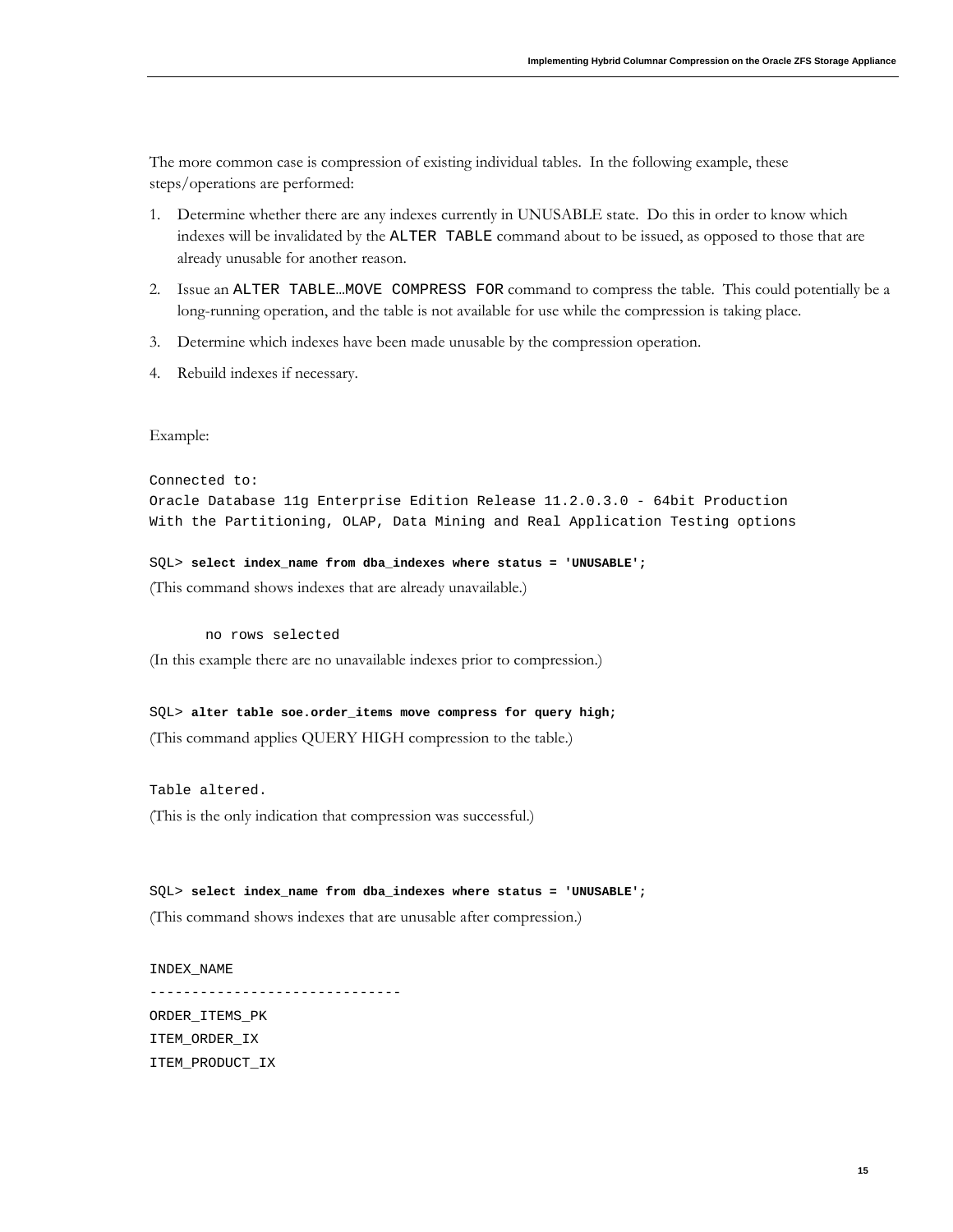(Three indexes were made unusable by the ALTER TABLE MOVE command.)

SQL> **alter index SOE.ORDER\_ITEMS\_PK rebuild;**

(Three indexes should be rebuilt.)

Index altered.

SQL> **alter index SOE.ITEM\_ORDER\_IX rebuild;**

Index altered.

SQL> **alter index SOE.ITEM\_PRODUCT\_IX rebuild;**

Index altered.

SQL> **select index\_name from dba\_indexes where status = 'UNUSABLE';** (This command shows indexes which were unusable are now usable.) no rows selected

SQL> **select table\_name, compression, compress\_for from dba\_tables where compression = 'ENABLED';** (This command shows compression status for a table.)

TABLE NAME **COMPRESS** COMPRESS FOR ------------------------------ -------- ------------ ORDER ITEMS **ENABLED** OUERY HIGH

A table may be copied into another and the destination table compressed at the time of copy by using the CREATE TABLE …COMPRESS FOR…SELECT FROM operation.

Example:

SQL> **create table soe.order\_items\_archive\_high nologging compress for archive high as select \* from soe.order\_items;** Table created. SQL> **select table\_name, compression, compress\_for from dba\_tables where compression = 'ENABLED';** TABLE\_NAME COMPRESS\_COMPRESS\_FOR ------------------------------ -------- ------------ ORDER\_ITEMS\_ARCHIVE\_HIGH ENABLED ARCHIVE HIGH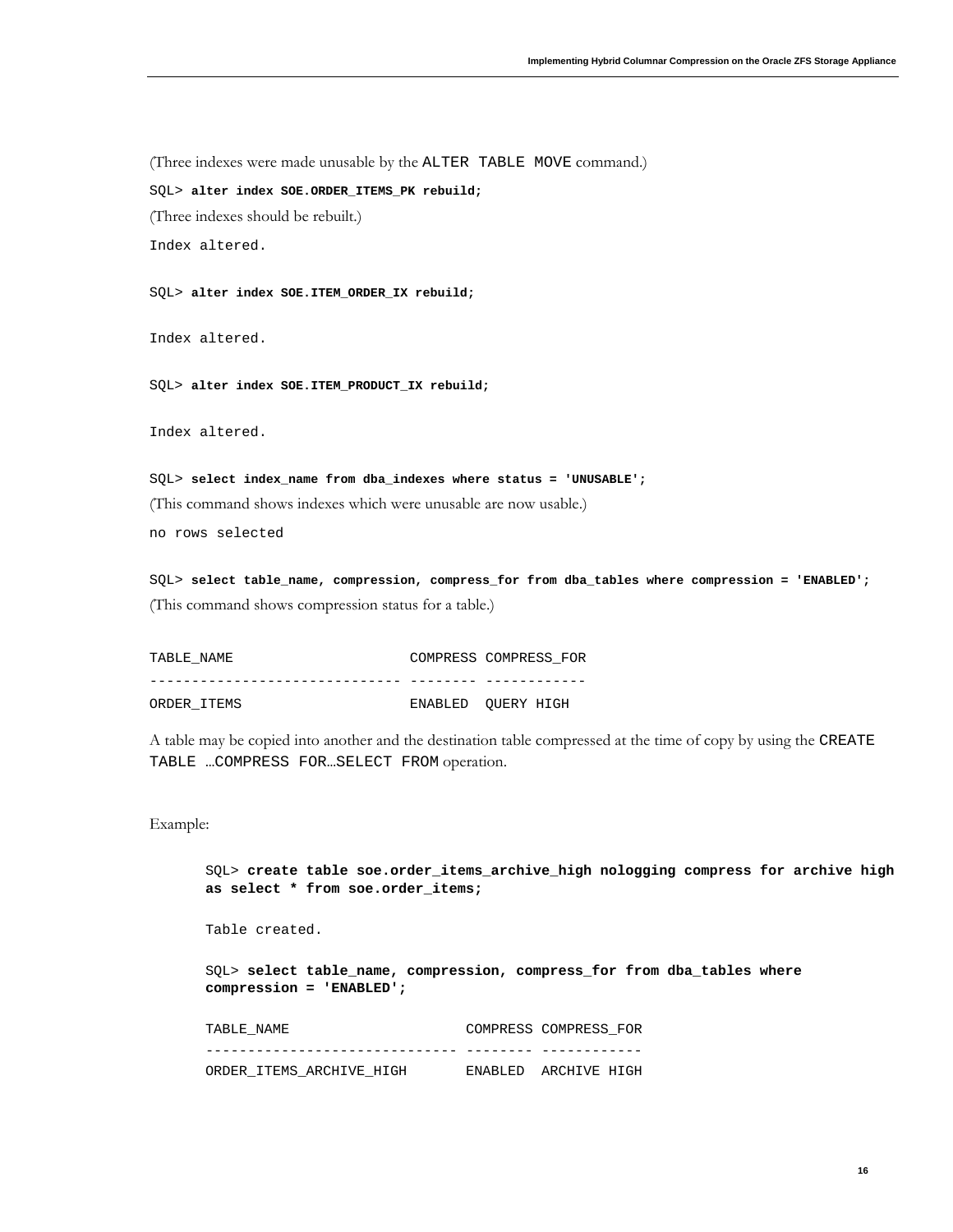```
ORDER ITEMS ENABLED OUERY HIGH
```
SQL>

A table may be partitioned, and selected partitions can be compressed using HCC. Partitioning can be a complex subject, and the user is advised to consult the *Oracle Database VLDB and Partitioning Guide*. Databases may contain compressed partitions residing on the Oracle ZFS Storage Appliance and uncompressed partitions on other storage.

A simple example of partitioning and using Hybrid Columnar Compression to compress the data that is expected to be less active can be illustrated by the Oracle Database sample schema of HR, which contains a table called JOB\_HISTORY. A user could move rows for employees whose END\_DATE was prior to a certain date into a table compressed using the Archive High compression algorithm.

With one SQL statement, a new partitioned table can be created and the data loaded from an existing table, while Hybrid Columnar Compression is applied to one partition but not the other:

SQL> **create table hr.job\_history\_partitioned (employee\_id, start\_date, end\_date, job\_id, department\_id) partition by range (end\_date) (partition p1 values less than (TO\_DATE('2006-01-01', 'YYYY-MM-DD')) tablespace SOE compress for archive high, partition p2 values less than (MAXVALUE) ) as select \* from hr.job\_history;**

Table created.

. .

SQL> **select table\_name, partition\_name, compress\_for from dba\_tab\_partitions where compression = 'ENABLED';**

| TABLE NAME              | PARTITION NAME | COMPRESS FOR |
|-------------------------|----------------|--------------|
|                         |                |              |
| JOB HISTORY PARTITIONED | P1             | ARCHIVE HIGH |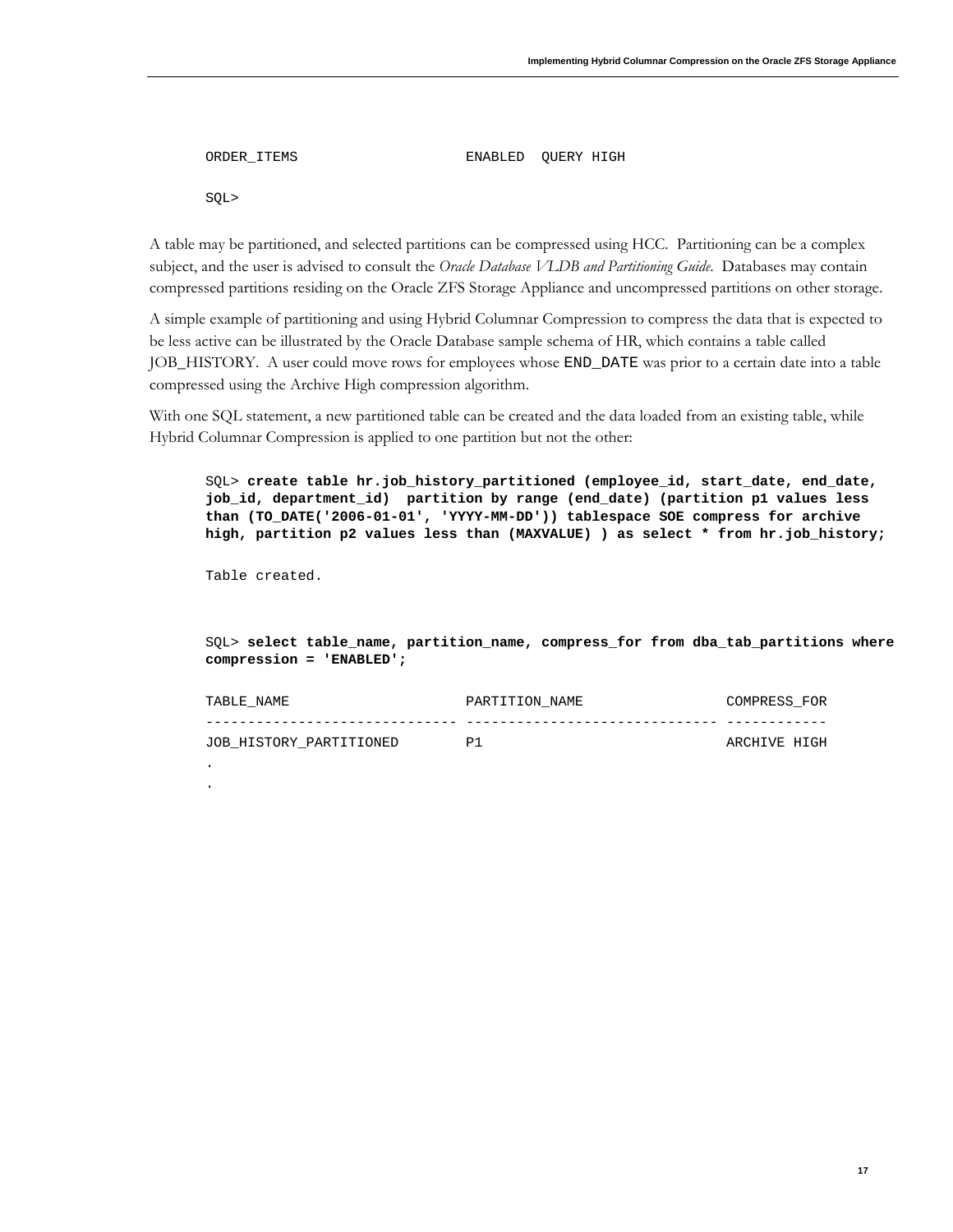### **Conclusion**

Hybrid Columnar Compression is an Oracle-exclusive technology that is easily deployed on databases residing on the Oracle ZFS Storage Appliance. It offers improvements in storage utilization in almost any database, and can often improve performance for large queries.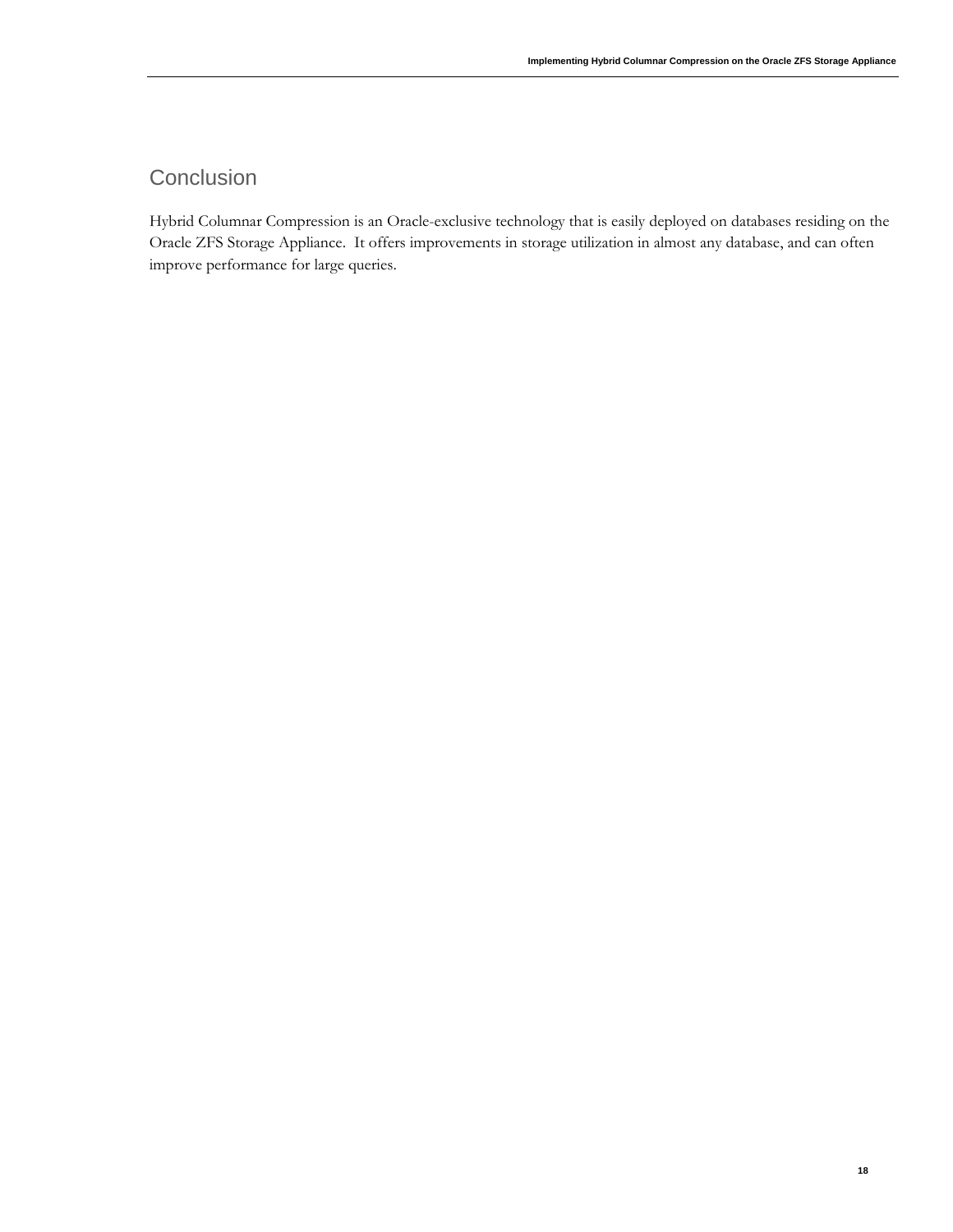### References

. .

See the following resources for additional information relating to the products covered in this document.

References to Sun ZFS Storage Appliance, Sun ZFS Storage 7000, and ZFS Storage Appliance all refer to the same family of Oracle ZFS Storage Appliance products. Some cited documentation may still carry these legacy naming conventions.

- Oracle ZFS Storage Appliance Documentation Library, including Installation, Analytics, Customer Service, and Administration guides: <http://www.oracle.com/technetwork/documentation/oracle-unified-ss-193371.html>
- The *Oracle ZFS Storage Appliance Administration Guide* is also available through the Oracle ZFS Storage Appliance help context. The Help function in Oracle ZFS Storage Appliance can be accessed through the browser user interface.
- Oracle Support Center <http://www.oracle.com/support>

Patches and updates downloads from My Oracle Support (MOS) (search under Oracle ZFS Storage Software Patches)

- Oracle ZFS Storage Appliance Plug-ins [http://www.oracle.com/technetwork/server-storage/sun-unified-storage/downloads/zfssa-plugins-](http://www.oracle.com/technetwork/server-storage/sun-unified-storage/downloads/zfssa-plugins-1489830.html)[1489830.html](http://www.oracle.com/technetwork/server-storage/sun-unified-storage/downloads/zfssa-plugins-1489830.html)
- Oracle Storage Product Information <http://www.oracle.com/us/products/storage/overview/index.html>
- Oracle ZFS Storage Appliance Technical White Papers and Solution Briefs <http://www.oracle.com/technetwork/server-storage/sun-unified-storage/documentation/index.html>
- Oracle Database Documentation Library, including: *Oracle Database VLDB and Partitioning Guide, 11g Release 2 Oracle Grid Infrastructure Installation Guide(s)* [http://www.docs.oracle.com/cd/E11882\\_01](http://www.docs.oracle.com/cd/E11882_01)